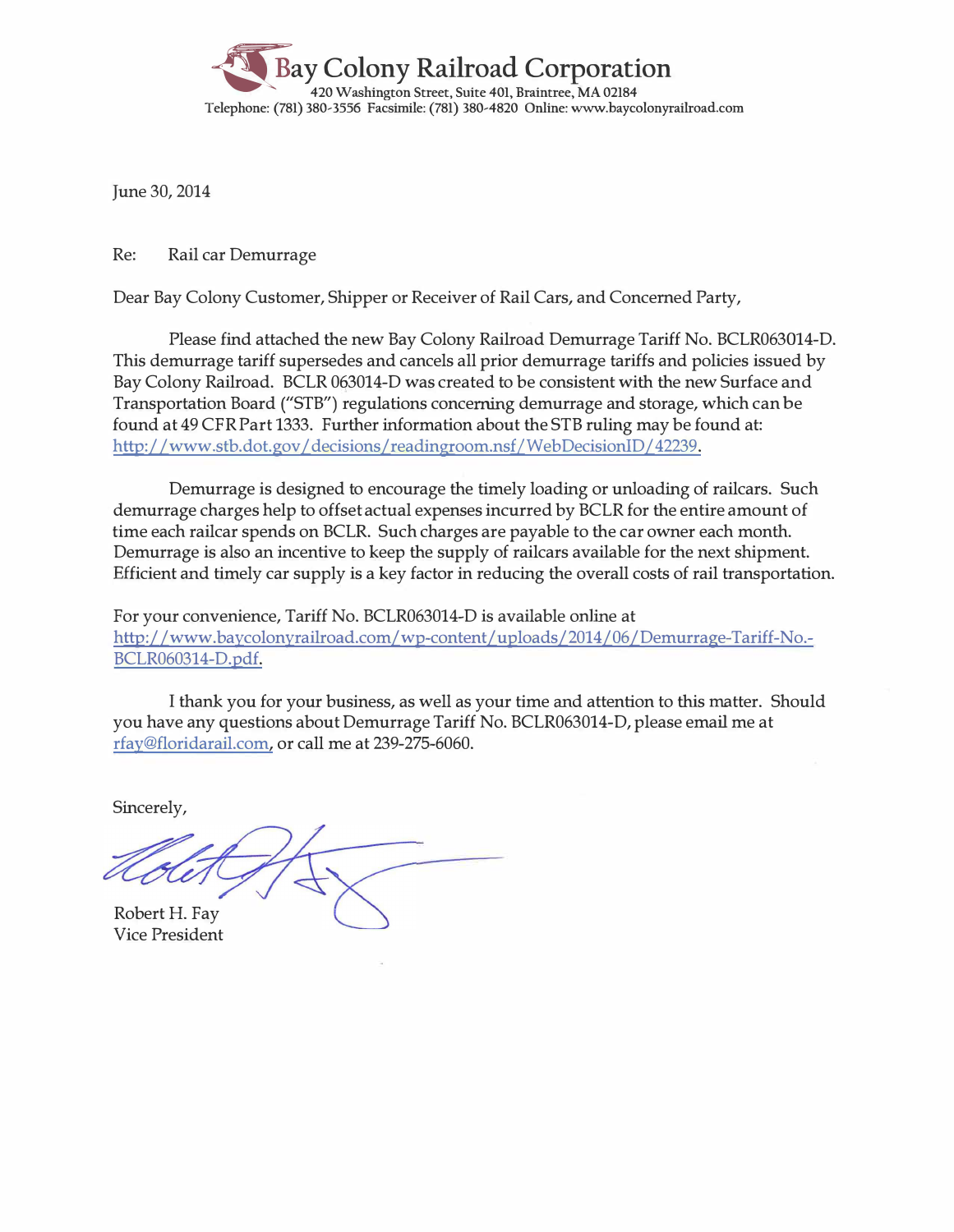

## **TARIFF NO. BCLR 063014-D**

**(Supersedes and cancels all prior demurrage tariffs and policies)** 

# **DEMURRAGE**

ISSUED BY:

Robert H. Fay Vice President Bay Colony Railroad Corporation

Issued: June 30, 2014 Effective: July 15, 2014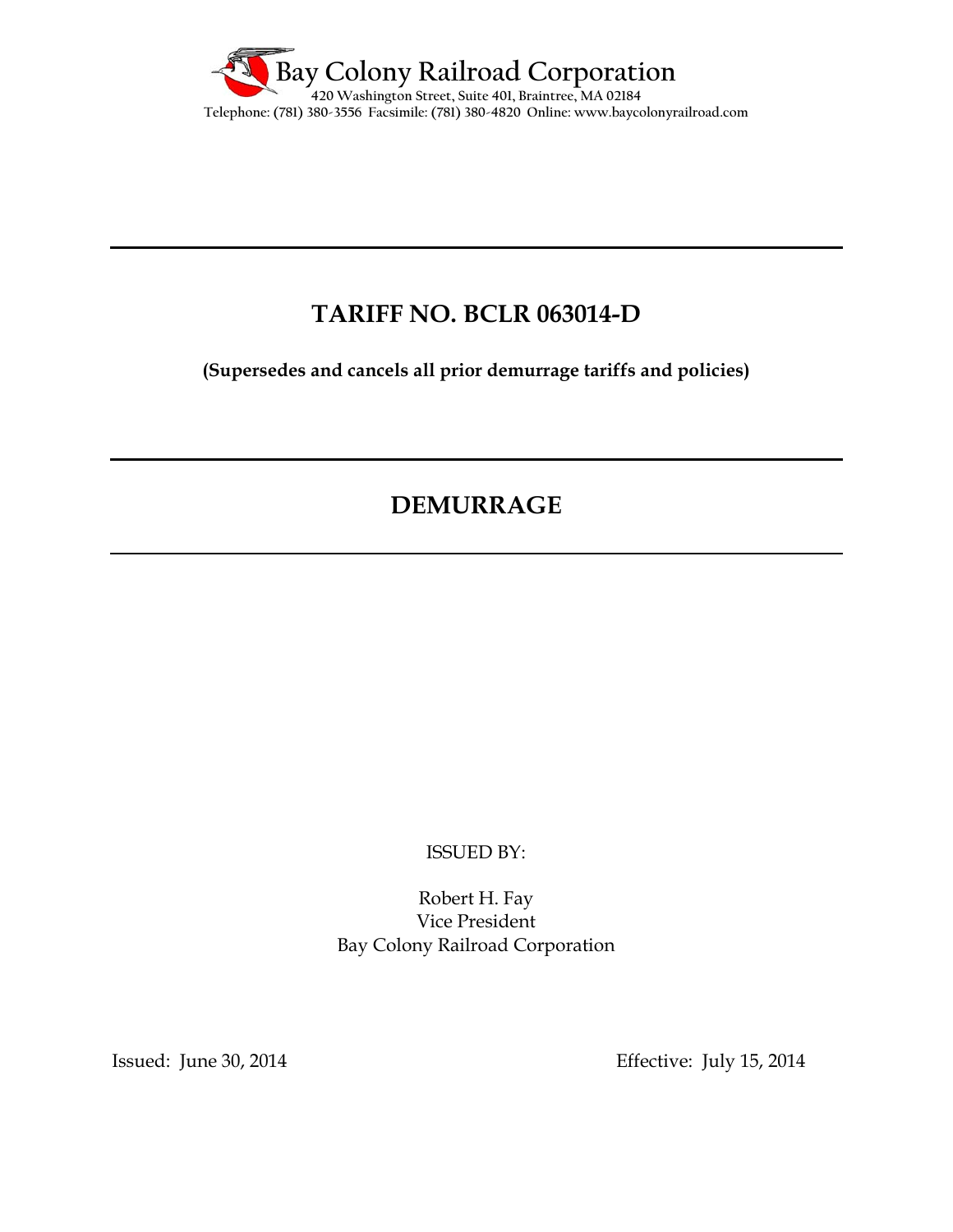## **Tariff No. BCLR 063014-D**

This tariff sets forth the rules, policies and charges of Bay Colony Railroad Corporation ("BCLR") with respect to demurrage. The tariff is designed to encourage the timely loading or unloading of railcars. Such demurrage charges help to offset actual expenses incurred by BCLR for the entire amount of time each railcar spends on BCLR. Such charges are payable to the car owner each month. Demurrage is also an incentive to keep the supply of railcars available for the next shipment. Efficient and timely car supply is a key factor in reducing the overall costs of rail transportation

BCLR will charge the party receiving railcars from BCLR for loading or unloading ("Shipper/Receiver"), the demurrage fees based on the following chart:

| <b>CARS PLACED</b>   | <b>MON</b>                      | <b>TUE</b>                 | <b>WED</b>                 | <b>THU</b>                 | FRI                             | <b>SAT</b>                 | <b>SUN</b>                 | <b>MON</b>                 | <b>TUE</b>                        | <b>WED</b>                 | <b>THU</b> | FRI                              | <b>SAT</b>                                                 | <b>SUN</b>                       | <b>MON</b> | <b>TUE</b>                          |  |
|----------------------|---------------------------------|----------------------------|----------------------------|----------------------------|---------------------------------|----------------------------|----------------------------|----------------------------|-----------------------------------|----------------------------|------------|----------------------------------|------------------------------------------------------------|----------------------------------|------------|-------------------------------------|--|
| <b>BEFORE 7 A.M.</b> | N <sub>O</sub><br><b>CHARGE</b> | <b>NO</b><br><b>CHARGE</b> | \$20                       | \$20                       | \$20                            | \$20                       | \$30                       | \$30                       |                                   |                            |            | \$60 AND FOR EVERYDAY THEREAFTER |                                                            |                                  |            |                                     |  |
| AFTER 7 A.M.         | <b>NO</b><br><b>CHARGE</b>      | <b>NO</b><br><b>CHARGE</b> | <b>NO</b><br><b>CHARGE</b> | \$20                       | \$20                            | \$20                       | \$20                       | \$30                       | \$30                              |                            |            | \$60 AND FOR EVERYDAY THEREAFTER |                                                            |                                  |            |                                     |  |
| BEFORE 7 A.M.        |                                 | <b>NO</b><br>CHARGE        | <b>NO</b><br>CHARGE        | \$20                       | \$20                            | \$20                       | \$20                       | \$30                       | \$30                              |                            |            | \$60 AND FOR EVERYDAY THEREAFTER |                                                            |                                  |            |                                     |  |
| AFTER 7 A.M.         |                                 | <b>NO</b><br>CHARGE        | <b>NO</b><br>CHARGE        | <b>NO</b><br>CHARGE        | \$20                            | \$20                       | \$20                       | \$20                       | \$30                              | \$30                       |            |                                  | \$60 AND FOR EVERYDAY THEREAFTER                           |                                  |            |                                     |  |
| <b>BEFORE 7 A.M.</b> |                                 |                            | <b>NO</b><br>CHARGE        | <b>NO</b><br><b>CHARGE</b> | \$20                            | \$20                       | \$20                       | \$20                       | \$30                              | \$30                       |            | \$60 AND FOR EVERYDAY THEREAFTER |                                                            |                                  |            |                                     |  |
| AFTER 7 A.M.         |                                 |                            | <b>NO</b><br><b>CHARGE</b> | <b>NO</b><br>CHARGE        | <b>NO</b><br><b>CHARGE</b>      | \$20                       | \$20                       | \$20                       | \$20                              | \$30                       | \$30       | \$60 AND FOR EVERYDAY THEREAFTER |                                                            |                                  |            |                                     |  |
| <b>BEFORE 7 A.M.</b> |                                 |                            |                            | NO.<br>CHARGE              | NO.<br>CHARGE                   | \$20                       | \$20                       | \$20                       | \$20                              | \$30                       | \$30       | \$60 AND FOR EVERYDAY THEREAFTER |                                                            |                                  |            |                                     |  |
| AFTER 7 A.M.         |                                 |                            |                            | <b>NO</b><br>CHARGE        | N <sub>O</sub><br><b>CHARGE</b> | N <sub>O</sub><br>CHARGE   | N <sub>O</sub><br>CHARGE   | \$20                       | \$20                              | \$20                       | \$20       | \$30                             | \$30                                                       | \$60 AND FOR EVERYDAY THEREAFTER |            |                                     |  |
| <b>BEFORE 7 A.M.</b> |                                 |                            |                            |                            | N <sub>O</sub><br><b>CHARGE</b> | <b>NO</b><br><b>CHARGE</b> | <b>NO</b><br><b>CHARGE</b> | \$20                       | \$20                              | \$20                       | \$20       | \$30                             | \$30<br>\$60 AND FOR EVERYDAY THEREAFTER                   |                                  |            |                                     |  |
| AFTER 7 A.M.         |                                 |                            |                            |                            | <b>NO</b><br><b>CHARGE</b>      | <b>NO</b><br><b>CHARGE</b> | <b>NO</b><br><b>CHARGE</b> | <b>NO</b><br><b>CHARGE</b> | \$20                              | \$20                       | \$20       | \$20                             | \$60 AND FOR EVERYDAY<br>\$30<br>\$30<br><b>THEREAFTER</b> |                                  |            |                                     |  |
| <b>BEFORE 7 A.M.</b> |                                 |                            |                            |                            |                                 | N <sub>O</sub><br>CHARGE   | NO.<br>CHARGE              | <b>NO</b><br>CHARGE        | <b>NO</b><br>CHARGE               | \$20                       | \$20       | \$20                             | \$20                                                       | \$30                             | \$30       | \$60 AND FOR EVERYDAY<br>THEREAFTER |  |
| AFTER 7 A.M.         |                                 |                            |                            |                            |                                 | N <sub>O</sub><br>CHARGE   | N <sub>O</sub><br>CHARGE   | <b>NO</b><br>CHARGE        | <b>NO</b><br>CHARGE               | <b>NO</b><br><b>CHARGE</b> | \$20       | \$20                             | \$20                                                       | \$20                             | \$30       | \$30                                |  |
| <b>BEFORE 7 A.M.</b> |                                 |                            |                            |                            |                                 |                            | <b>NO</b><br><b>CHARGE</b> | NO.<br>CHARGE              | <b>NO</b><br>CHARGE               | \$20                       | \$20       | \$20                             | \$20                                                       | \$30                             | \$30       | \$60 AND FOR EVERYDAY<br>THEREAFTER |  |
| AFTER 7 A.M.         |                                 |                            |                            |                            |                                 |                            | <b>NO</b><br><b>CHARGE</b> | NO.<br>CHARGE              | <b>NO</b><br>CHARGE               | <b>NO</b><br><b>CHARGE</b> | \$20       | \$20                             | \$20                                                       | \$20                             | \$30       | \$30                                |  |
| BEFORE 7 A.M.        |                                 |                            |                            |                            |                                 |                            |                            | <b>NO</b><br>CHARGE        | <b>NO</b><br>CHARGE               | \$20                       | \$20       | \$20                             | \$20                                                       | \$30                             | \$30       | \$60 AND FOR EVERYDAY<br>THEREAFTER |  |
| AFTER 7 A.M.         |                                 |                            |                            |                            |                                 |                            |                            | <b>NO</b>                  | <b>NO</b><br>CHARGE CHARGE CHARGE | NO.                        | \$20       | \$20                             | \$20                                                       | \$20                             | \$30       | \$30                                |  |

#### **BAY COLONY RAILROAD ‐ DEMURRAGE CHART**

This demurrage chart applies to all rail cars actually or constructively placed for loading or unloading. Computation of Demurrage (both Credit Days and Chargeable Days) begins with the first 7 A.M. after actual or constructive placement. Saturday, Sunday and Holidays are excluded for computing the beginning of Credit Days.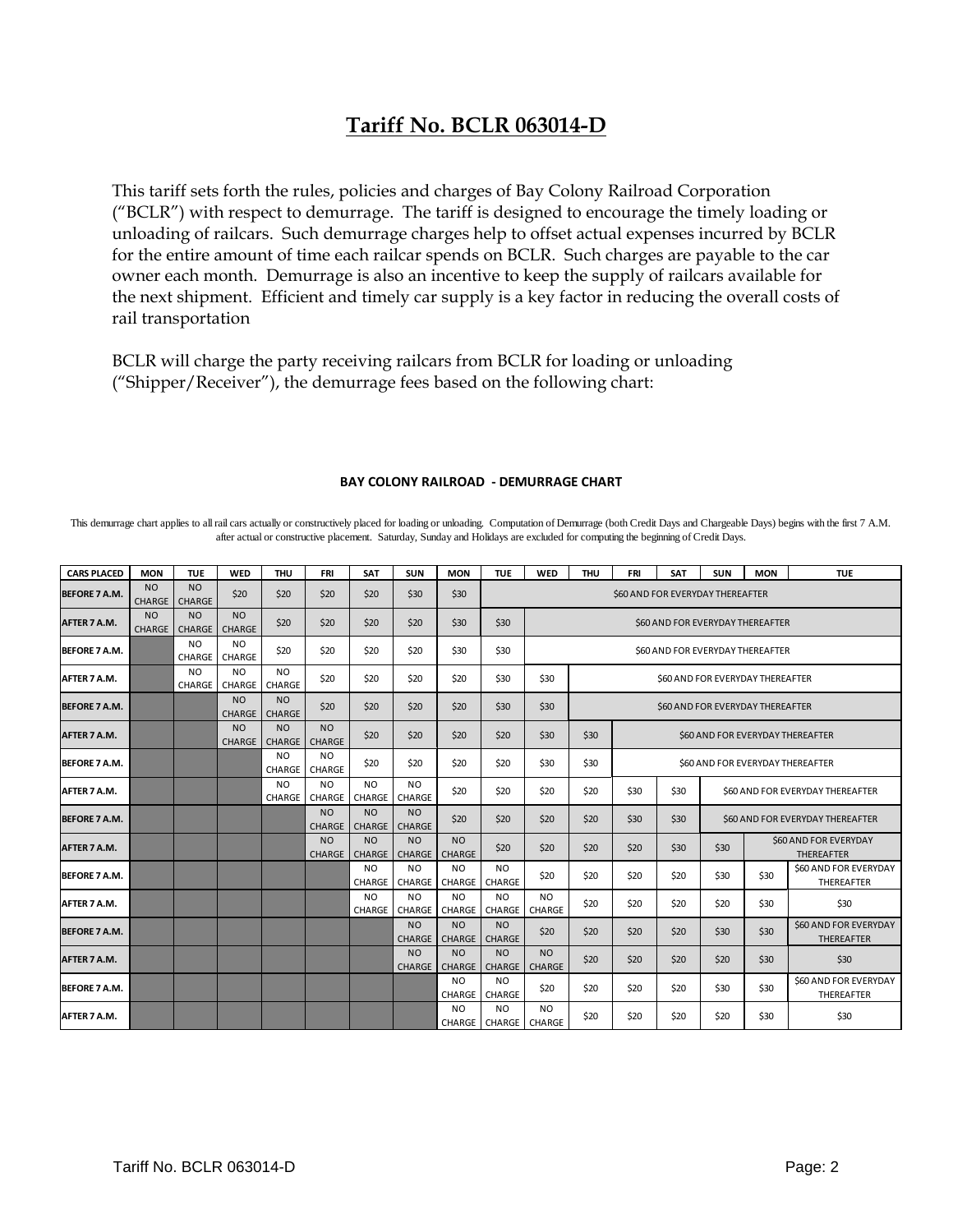**Terms:** Billed at the end of each calendar month. Due upon receipt. Finance charges of Prime, plus 275 basis points will be applied for any outstanding balance per invoice older than 30 days.

**Notification from BCLR:** Actual Placement of the railcar on Shipper/Receiver's designated track, or Constructive Placement of railcar on BCLR track awaiting further instruction from Shipper/Receiver, shall constitute notification from BCLR.

**Notification from the Shipper/Receiver (Loaded Railcars)**: A bill of lading or other suitable transportation order containing all the necessary information to transport the shipment to final destination must be transmitted in writing to BCLR via email to freightagent@semgulf.com or via facsimile to the Freight Agent at: 239-275-0581.

**Notification from the Shipper/Receiver (Empty Railcars)**: The Shipper/Receiver must release each empty railcar back to BCLR for the Shipper/Receiver to be released from further demurrage charges for each railcar. All releases must be transmitted in writing to BCLR via email to freightagent@semgulf.com or via facsimile to the Freight Agent at: 239-275-0581.

**Private Car Placement on Private Track**: Privately owned cars placed on private track of Shipper/Receiver are not subject to the above demurrage schedule. However, such private cars held on BCLR track are subject to the above demurrage tariff.

### **GLOSSARY OF TERMS**

**Actual Placement**: When a car is placed in an accessible position for loading or unloading or at a point designated by Consignor or Consignee.

**Assignee**: A shipper who has requested and has been assigned cars to a specific pool of cars for their use.

**Assigned Car:** A car of any ownership specifically requested and assigned to a shipper from a pool of assignment service cars.

**Chargeable Day**: A twenty four (24) hour period or fraction thereof commencing 0700 hours (Eastern Standard Time) after actual or constructive placement until the car is released and available to BCLR. BCLR does operate on Daylight Savings Time (+/- 1 hour), per federal guidelines. Chargeable days are accrued during a single calendar month, and are billed at the end of each calendar month.

**Consignee**: The party to whom a shipment is consigned, or the party entitled to receive the shipment, or the party serving as the agent of the consignee such as a transloader or public warehouseman. For purposes of this tariff, Consignee includes any person who receives railcars from a rail carrier for unloading, as more specifically described in 49 CFR Part 1333.